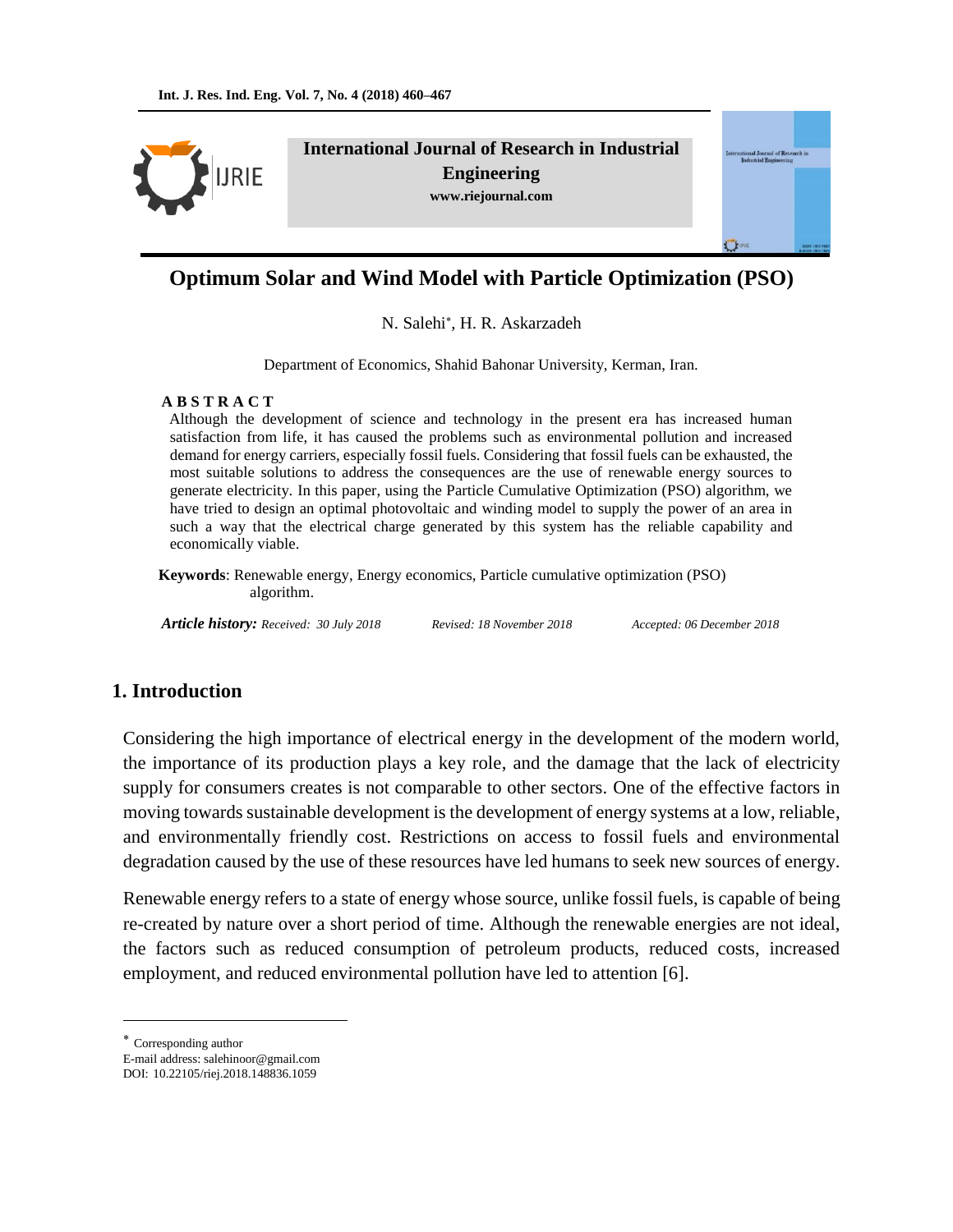The purpose of this paper is to design a photovoltaic and wind-combined hybrid system using a cumulative particle optimization algorithm in such a way that the electric charge generated in this system is reliable and economically feasible.

Particle optimization algorithm is a computational method based on population of responses that optimizes the problem with repeated attempts to improve a solution according to the assumed quality criterion. This method moves the set of answers into a search space by simple mathematical formulas for computation. Moving each answer is influenced by the best known position, which at the same time, leads to the best known positions throughout the search space. This process leads to the best solutions.

## **2. Introducing Model Components**

#### **2.1 Solar Panel (PV Panels)**

Photovoltaic technology (PV) is a kind of solar power generation system [2, 3, 4, 5], which allows the direct production of electricity from sunlight by using the solar cells. Solar cells are semiconductive, made of silicon, and the second most abundant element of the earth's crust. When the sun goes down to a photovoltaic cell, there is a potential difference between the two negative and positive electrodes, which causes the flow to flow between them.

The electrical energy produced by photovoltaic cells (PPV) at time t is calculated using the following equation:

$$
P_{\scriptscriptstyle PV}(t) = \eta_{\scriptscriptstyle PV} \cdot A_{\scriptscriptstyle PV} \cdot I(t) \,,\tag{1}
$$

where ηPV is photovoltaic cell efficiency, APV is total surface area occupied by photovoltaic cells per square meter, and I is the intensity of solar radiation in kilowatts per square meter. The amount of energy produced in an hourly intervals per kilowatt-hour is equal to

$$
E_{\scriptscriptstyle PV}(t) = P_{\scriptscriptstyle PV}(t). \tag{2}
$$

## **2.2 Wind Turbines**

Wind turbines transform the kinetic energy of the wind into a mechanical power, and this mechanical power is transmitted to the generator and ultimately generates the electrical energy. The base of wind turbines is the twin or triple rotating wind turbine rotor. The rotor is connected to a central shaft, which rotates with the rotator and generates electricity.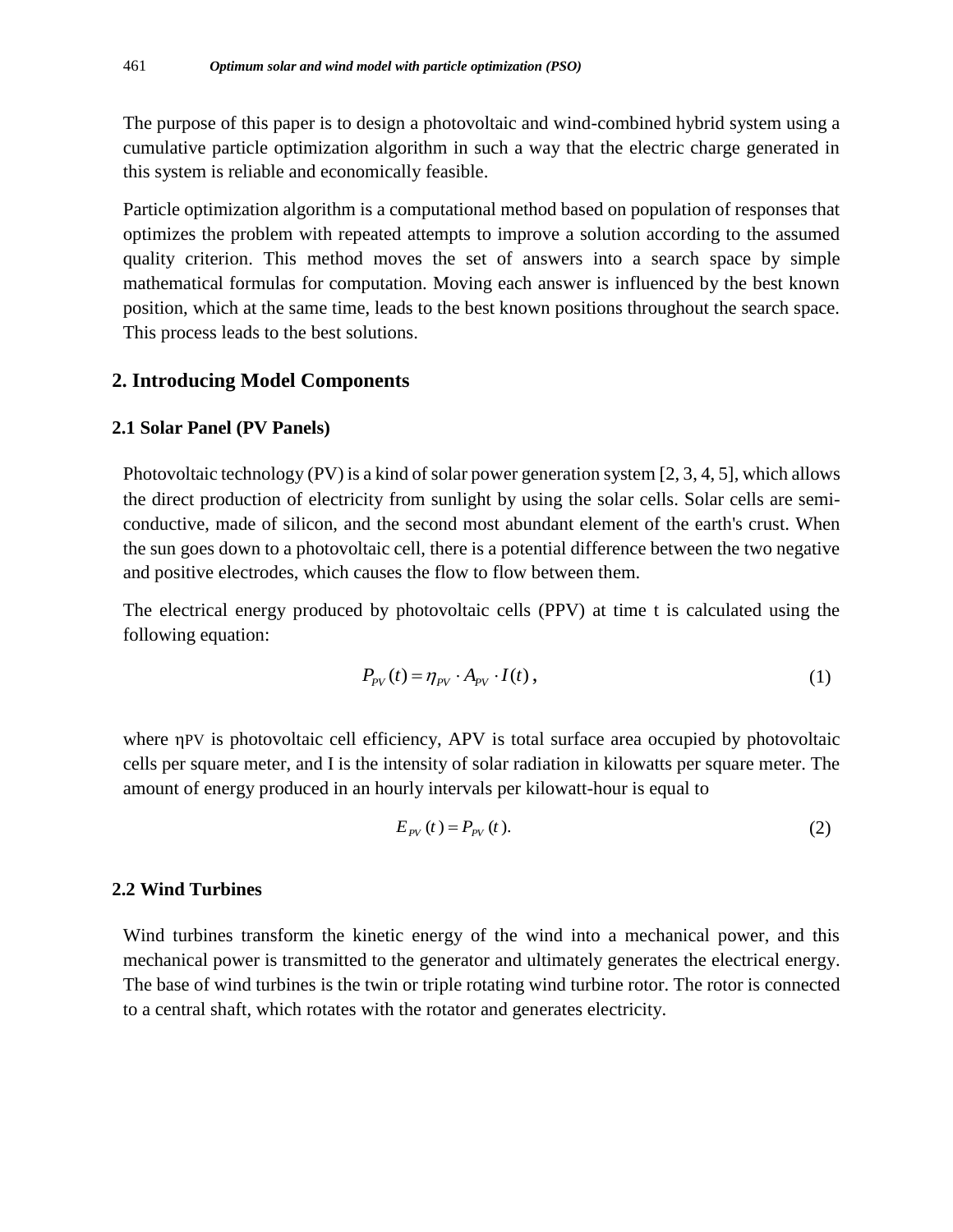The turbine efficiency is defined as the function of the surface swept by wind turbine blades (Aw), air density (pa), wind speed (Vr), power factor (Cp), and wind turbine generator efficiency (ηg).

$$
P_r = \frac{1}{2} \cdot C_p \cdot \rho_a \cdot \eta_g \cdot A_w \cdot V_r^3. \tag{3}
$$

#### **2.3 The Battery**

The battery is a source of electrical potential energy in which the chemical energy is converted into electrical energy; this energy is available in battery poles. The battery used in this model is a rechargeable battery that is less costly than other batteries that are used for a single charge with the less environmental impact. The amount of energy produced by the photovoltaic array and wind turbines at time t is:

$$
P_g(t) = P_{p_V}(t) + P_w(t).
$$
 (4)

The purpose of using a charged battery is that when the solar and wind power production can cover the demand for electricity, this battery is capable of recharging, so that when the flow is not capable of responding to demand, the flow is required by battery.

## **2.4. Diesel Generator**

It is a device for the production of electricity at an industrial scale commonly used for emergency power when the nationwide network is interrupted or when it is unavailable. The purpose of putting the diesel generator in the above model is to ensure that the load is supplied when the system cannot meet the demand for the electricity.

### **2.5 Inverter**

A device converts direct current into alternating current. The reason for using the converter in the above model is that the current produced by the solar panel, the wind turbine and the direct current battery, and because the current flow is intermittent in the metropolitan area, then this direct current should be converted to alternating current.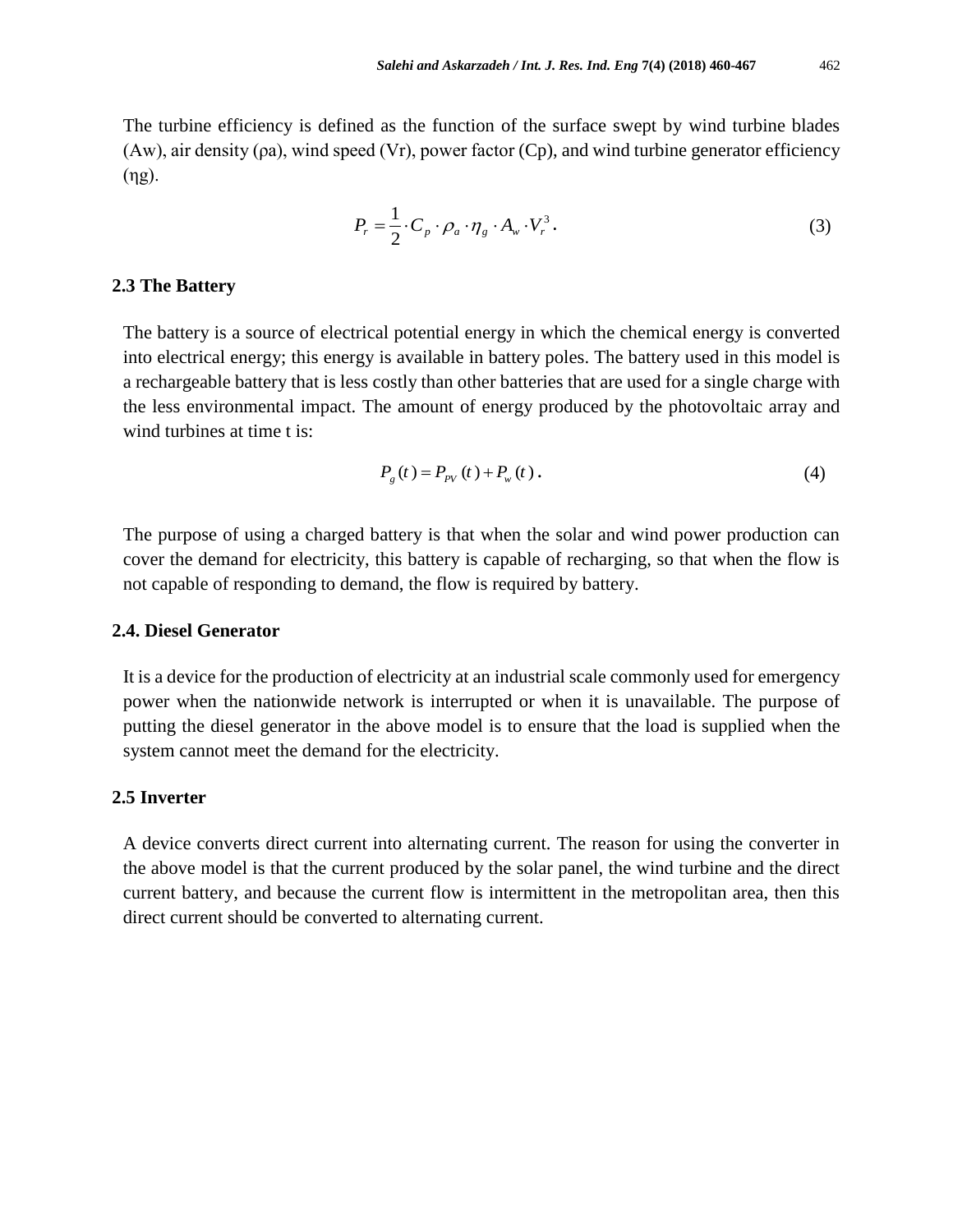

**Figure 1. The General Form of the System Used in the Model.**

## **3. Particle Cumulative Optimization (PSO) Algorithm**

The particle aggregation optimization algorithm is a population-based optimization method developed by Eberhart and Kennedy [1]. This algorithm is inspired by the group's search for food by birds or fish. Particle optimization algorithm is a computational method based on population of responses that optimizes the problem with repeated efforts to improve a solution according to the assumed quality criterion.

This method moves the set of answers into a search space by simple mathematical formulas for computation. Moving each answer is influenced by the best known position, which at the same time leads to the best known positions throughout the search space. This process leads to the best solutions.

## **4. Optimization Model**

$$
\begin{aligned}\n\text{Model} \\
\text{Min.} \quad \text{Of} &= (\text{NPV}_{\text{PV}} + \text{NPV}_{\text{W}} + \text{NPV}_{\text{Bat}} + \text{NPV}_{\text{Dg}}) \\
\text{A}_{\text{PV}} &\geq 0 \\
\text{A}_{\text{w}} &\geq 0 \\
\text{N}_{\text{bat}} &\geq 0\n\end{aligned} \tag{5}
$$

The main issue in this study is to find the optimal value for the following three parameters:

- A) Solar panel area (m2).
- (B) Surface vacuumed by wind turbine blades (m2).

## **5. Results**

The results of this model have been used to measure the optimum system of renewable energy for electricity to a small area far from the national network in Kerman province. This area has a latitude of 51/19 degrees north and a latitude of 35.01 degrees east.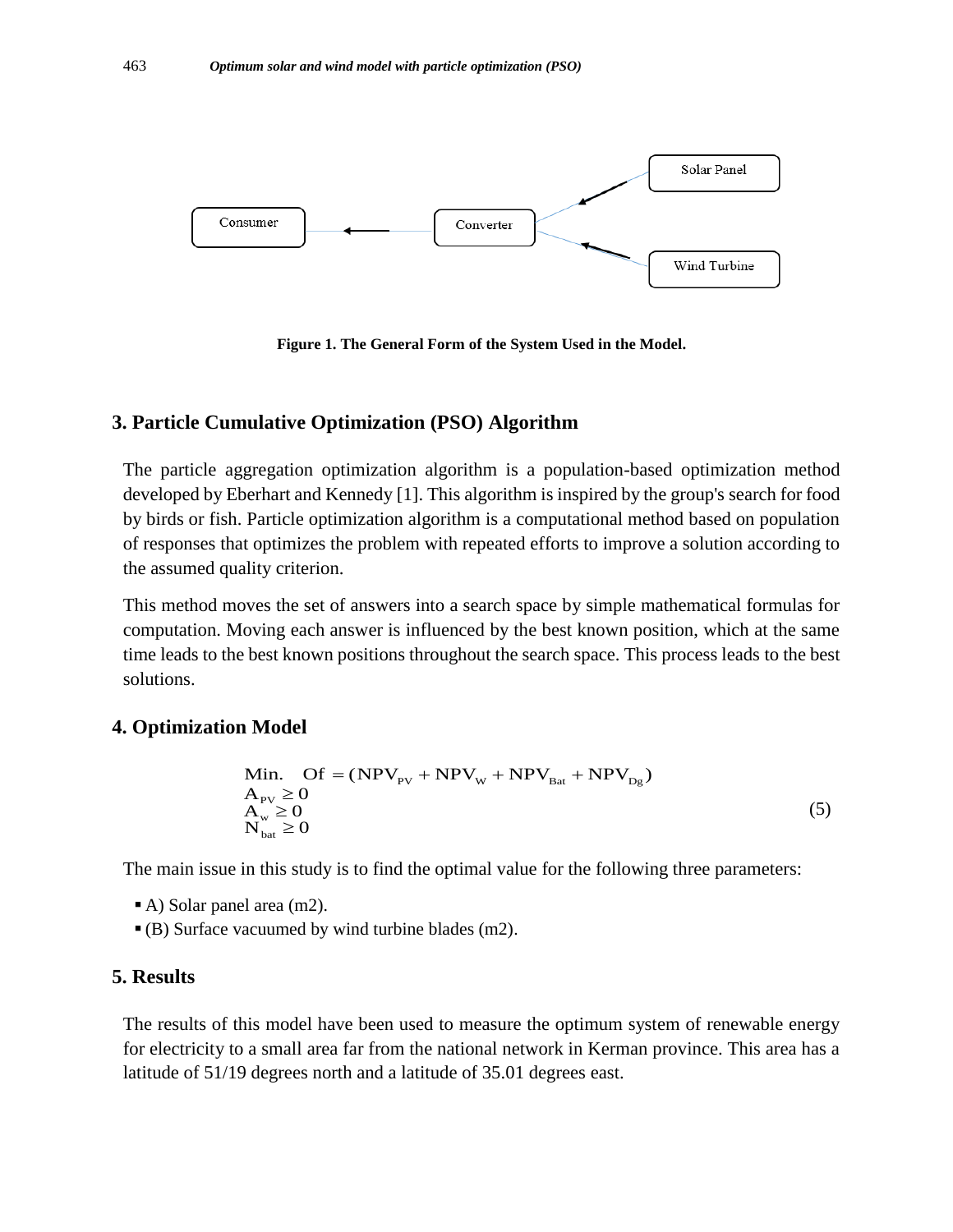

**Figure 1. Characteristic of the Electric Charge in the Desired Area throughout the Year.**



**Figure 2. The Shape of the Wind Speed in the Area Desired during the Year (Height 10 Meters).**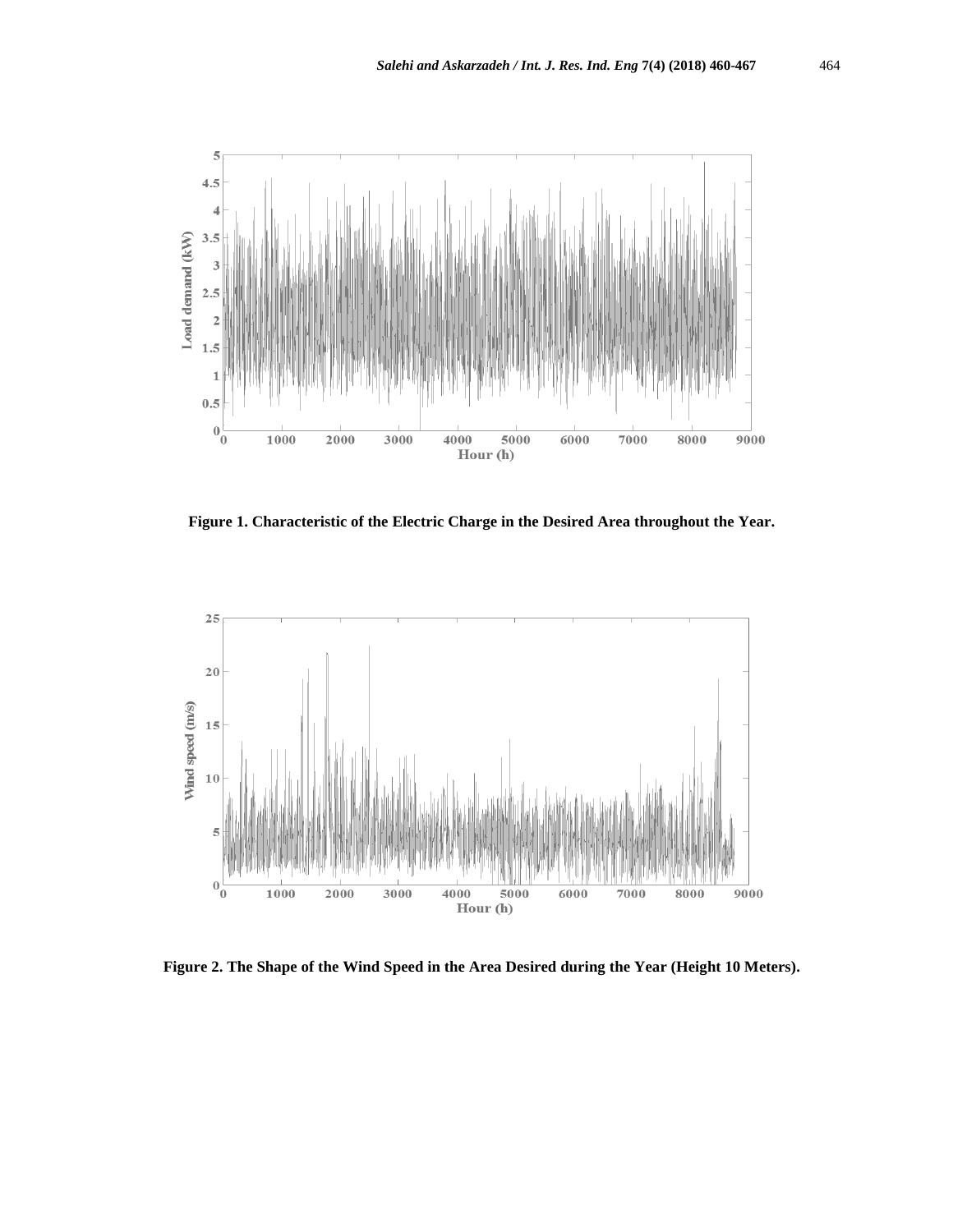

**Figure 3. The Shape of the Intensity of the Sun's Radiation in the Target Area throughout the Year.**

In this paper, finding the optimal value of a problem is difficult due to the nonlinearity of the objective function. This issue consists of three decision variables; two of which are the surface of the photovoltaic cells and the surface of the wind turbines, and the third variable is the number of batteries. To solve the optimization problem, the problem and the PSO algorithm are coded and implemented in the software environment of MATLAB. The maximum number of repetitions is 150.

In this issue, an area of a hybrid solar, wind, and battery system is used to supply electricity. The system uses the wind turbines and solar panels to generate electricity, and the reason for using the battery is that the battery stores the flow when the system is in surplus production. This shortage will be offset when the system is running low. Given that our goal is to design a system to produce a reliable electric current; a diesel generator is also included in this system that if the system does not have the ability to meet the demand for the electric current; it will enter the circuit and load the required to provide.

| (years)                         | 15                       | $\boldsymbol{N}$ | Lifetime of the project                                         |
|---------------------------------|--------------------------|------------------|-----------------------------------------------------------------|
|                                 | 0.04                     | $\delta$         | Inflation                                                       |
| $(\frac{\text{S}}{m^2})$        | 540.7                    | $\alpha_{PV}$    | The initial cost of the photovoltaic cell                       |
| $(\frac{\sqrt{m}}{2}$ /year)    | $0.01 \times a_{PV}$     | $\beta_{PV}$     | The annual cost of maintaining and utilizing photovoltaic cells |
| (years)                         | 25                       |                  | Lifetime photovoltaic cell                                      |
| $(\frac{\text{S}}{\text{m}^2})$ | 550.2                    | $\alpha_{w}$     | Wind turbine initial cost                                       |
| $(\frac{\sqrt{m}}{2}$ /year)    | $0.02 \times \alpha_{w}$ | $\beta_w$        | Annual cost of maintenance and operation of wind turbines       |
| (years)                         | 30                       |                  | Lifetime of wind turbine                                        |

**Table 1. The Used Parameters.**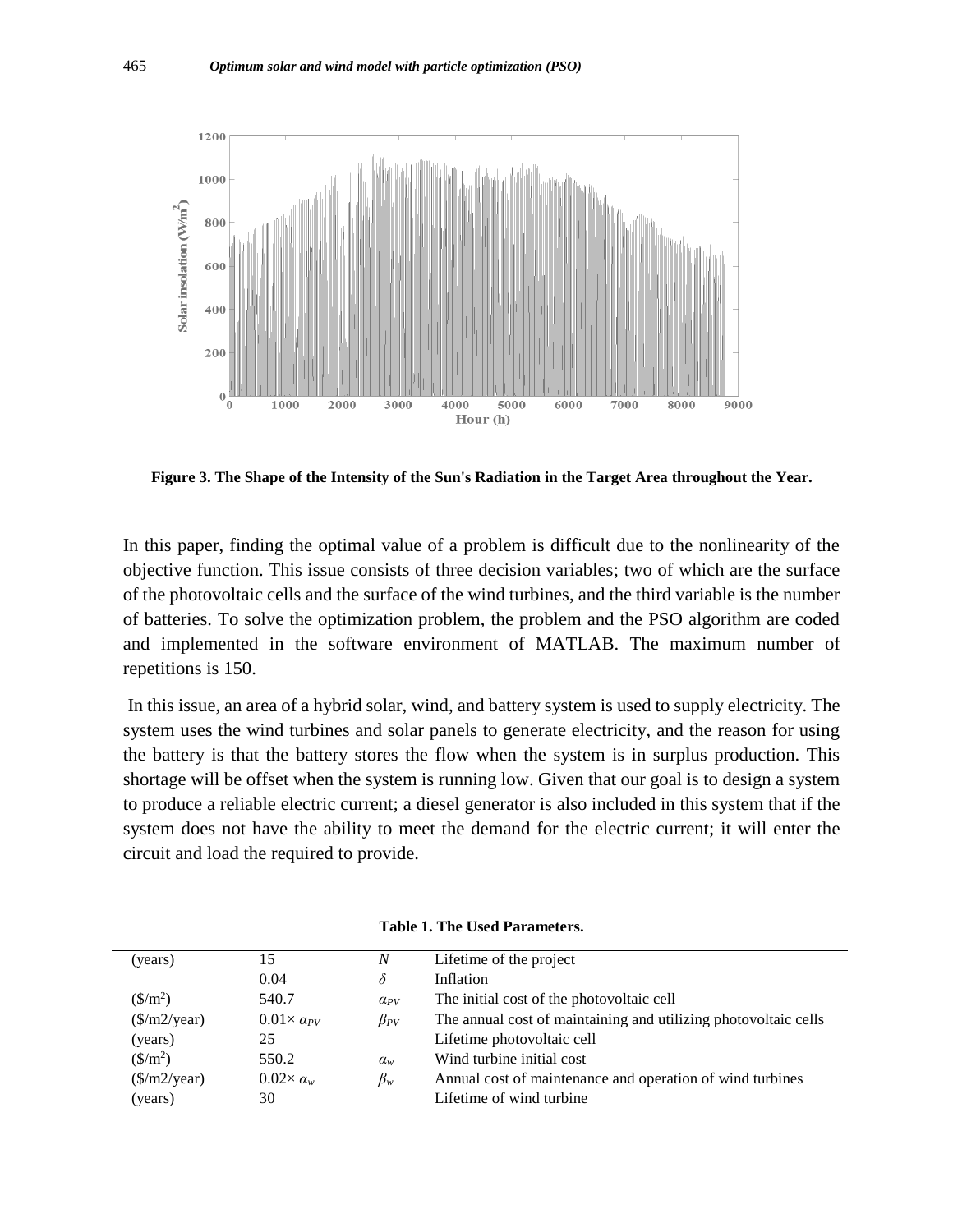*i*  $A_{PV}$  (m<sup>2</sup>)  $A_w$  (m<sup>2</sup>)  $Cost \, (\$)$ 0.12 30.60 4.61 42715.04

**Table 2. The Optimally Measured Results Correspond to the Best Performance of the Algorithm.**



**Figure 5. Settlement Cost at a Rate of 12%.**

The optimal result of this problem is examined at a rate of 0.12. At this rate, the required solar panel requires 30.62 square meters and the surface area to be swept by wind turbines is 4.61 square meters. This is where the cost of the project is \$ 42715.04.

## **6. Conclusion**

In this plan, the purpose of supplying the electricity required by an area using a solar hybrid system was to inflate the most reliable electricity at the lowest cost. In this design, the flow was produced by the solar panels and wind turbines, and the batteries and diesel generators that only play a supportive role in ensuring the correct system performance. The main purpose of this paper was to provide an optimization algorithm for finding the optimal value of the solar panel area (m2) parameters and the surface swept by wind turbine blades (m2). According to the results of the particle optimization algorithm (PSO) at a rate of 0.12, the cost of production is \$ 42715.04.

# **References**

Eberhart, R., & Kennedy, J. (1995, October). A new optimizer using particle swarm theory. *Proceedings of the sixth international symposium on micro machine and human science, MHS'95* (pp. 39-43). IEEE.